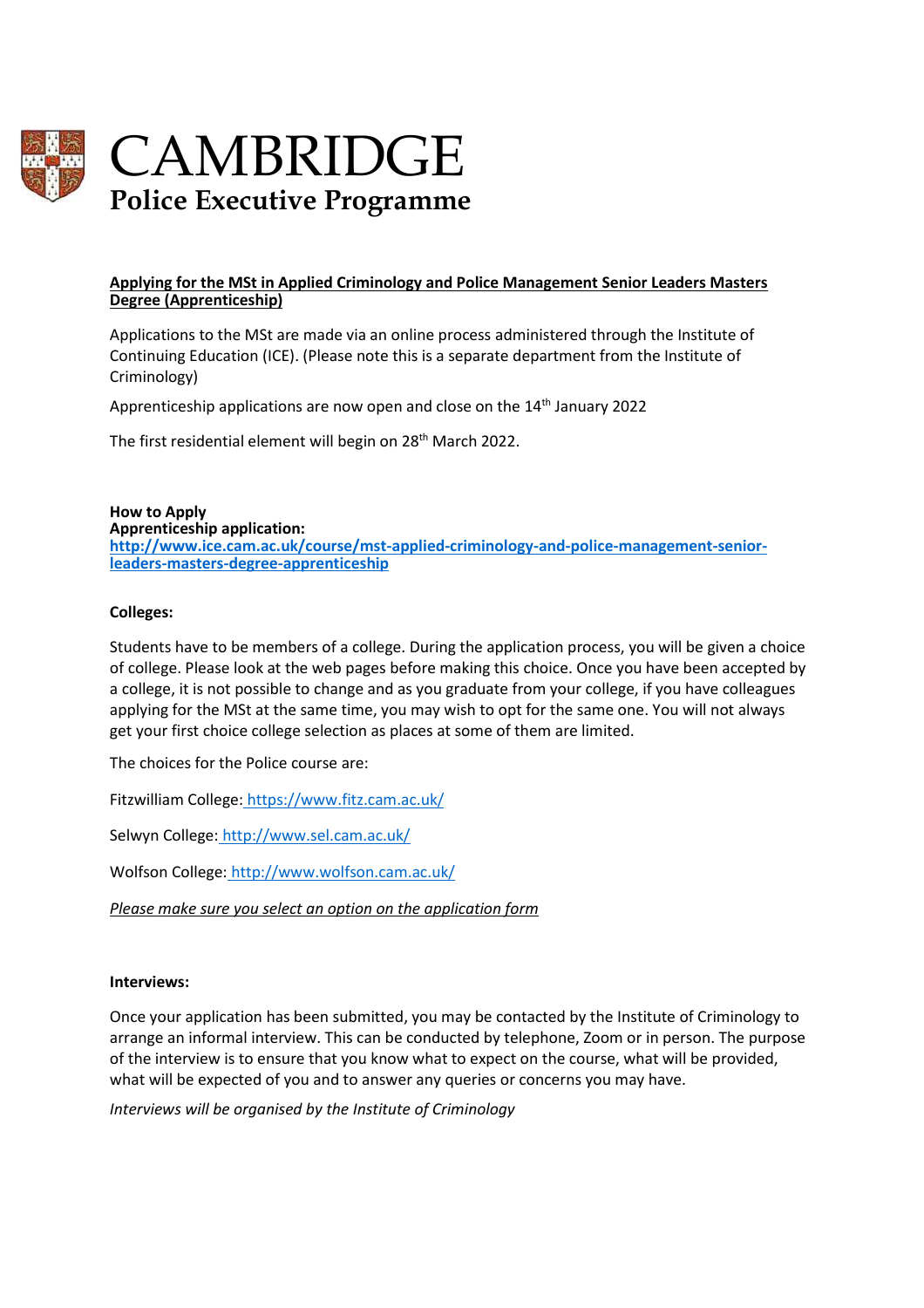### **Samples of written work:**

If you do not have a first degree in which you achieved a 2.1 or above (or equivalent), you will be asked to submit an example of your written work. This is usually a 500 word essay based on an article which we will provide.

*Writing samples will be requested by the Institute of Criminology*

### **References:**

For the MSt course, **professional references** are preferred. Ideally these will be from your line manager or member from your sponsoring agency if appropriate. A request should be generated automatically to these with instructions on how to complete the reference. If, for any reason, your nominated referees do not receive this, please contact the ICE Admissions team at: [mst.admissions@ice.cam.ac.uk](mailto:mst.admissions@ice.cam.ac.uk)

**Certificates and transcripts:** You will need to upload copies of certificates and transcripts for any qualifications declared on your application form. If you have lost your degree certificate or transcript, it is normally possible to request a replacement from your original university but these sometimes take a while to be delivered.

If you have any queries regarding certificates and transcripts please contact: [mst.admissions@ice.cam.ac.uk](mailto:mst.admissions@ice.cam.ac.uk)

Other necessary documentation:

You will need to upload a photograph which will be used on your University card and to identify you. This card will give you access to less open areas of the Institute of Criminology and access to your college.

#### **Apprenticeship requirements**

If you are recommended for acceptance onto the apprenticeship programme by the course director, you will be advised of this by email by the MSt administration team, they will also send you a Prior